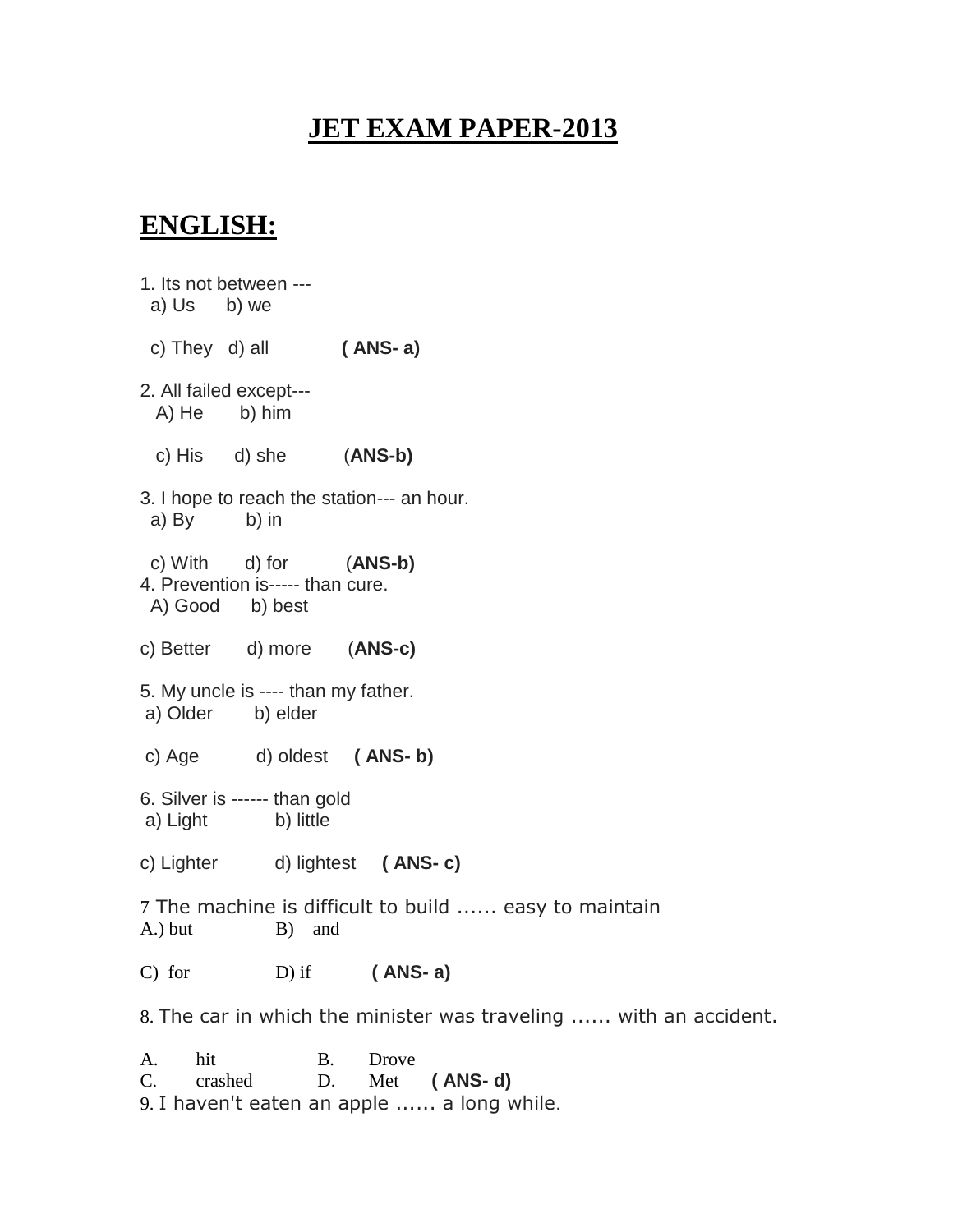A.)for B ) by C.)since D.) before **( ANS- a)**

10. He was sent to the prison for his......

| A.)Sin   | B.)Vice   |           |
|----------|-----------|-----------|
| C.)Crime | D). Guilt | $(ANS-c)$ |

11. The ruling party will have to put its own house ...... order.

| $A$ .) in | $B.$ ) On  |           |
|-----------|------------|-----------|
| $C.$ ) to | $D$ ) into | $(ANS-a)$ |

12. Rohan and Rohit are twin brothers, but they do not look......

| A) Unique | B) different |           |
|-----------|--------------|-----------|
| C.)Likely | D). Alike    | $(ANS-d)$ |

13. My uncle decided to take ...... and my sister to the market.

| $A.$ )I     | B.)Mine    |           |
|-------------|------------|-----------|
| $C_{.}$ )Me | D). Myself | $(ANS-c)$ |

14. I saw a ...... of cows in the field.

| A.)Group | B) Herd  |           |
|----------|----------|-----------|
| C.)Swarm | D.)Flock | $(ANS-b)$ |

15 Fate smiles ...... those who untiringly grapple with stark realities of life.

| A.)With  | B).Over  |           |
|----------|----------|-----------|
| $C$ .)On | D.)Round | $(ANS-c)$ |

16. I felt somewhat more relaxed......

- A.) but tense as compared to earlier
- B.) and tense as compared to earlier
- C.) as there was already no tension at all
- D.) and tension-free as compared to earlier
- E.) because the worry had already captured by mind **( ANS- d)**

### **Synonyms :**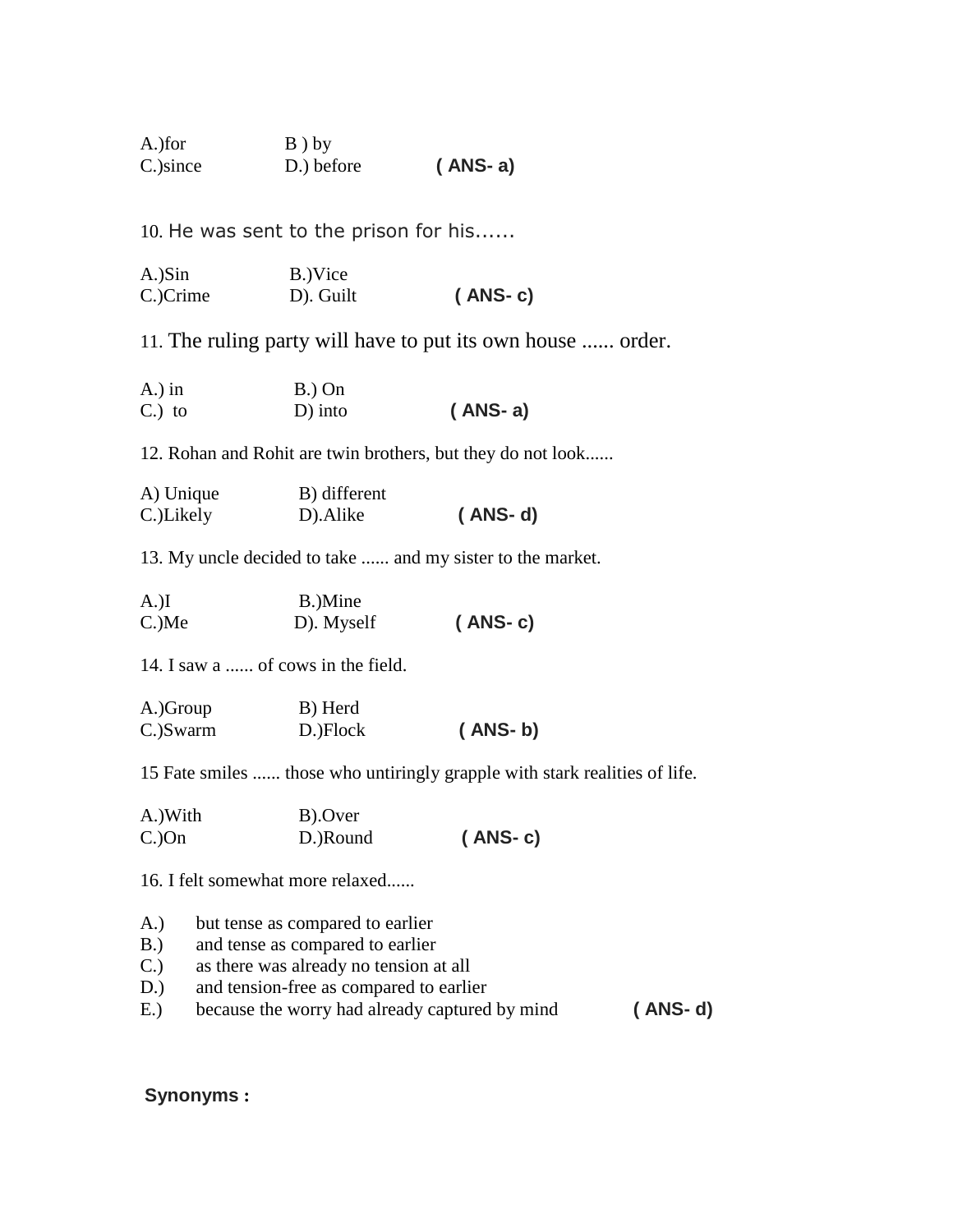17. ALERT

| A.) Energetic<br>C.)Intelligent | B.)Observant<br>D.) Watchful    | $(ANS-d)$                         |
|---------------------------------|---------------------------------|-----------------------------------|
| 18. WARRIOR                     |                                 |                                   |
| A.)Soldier                      | B.)Sailor                       |                                   |
| C.)Pirate                       | $D.$ ) $Spy$                    | $(ANS-a)$                         |
|                                 | 19 Man must  to stop pollution. |                                   |
| A.) act                         | B.) perform                     |                                   |
| C.) operate                     | D.)behave                       | $(ANS-a)$                         |
| 20. $I$                         |                                 | go to the seaside at the weekend. |
| A) many                         | b) often                        |                                   |
| c) Like much                    | d) regularly                    | $(ANS-b)$                         |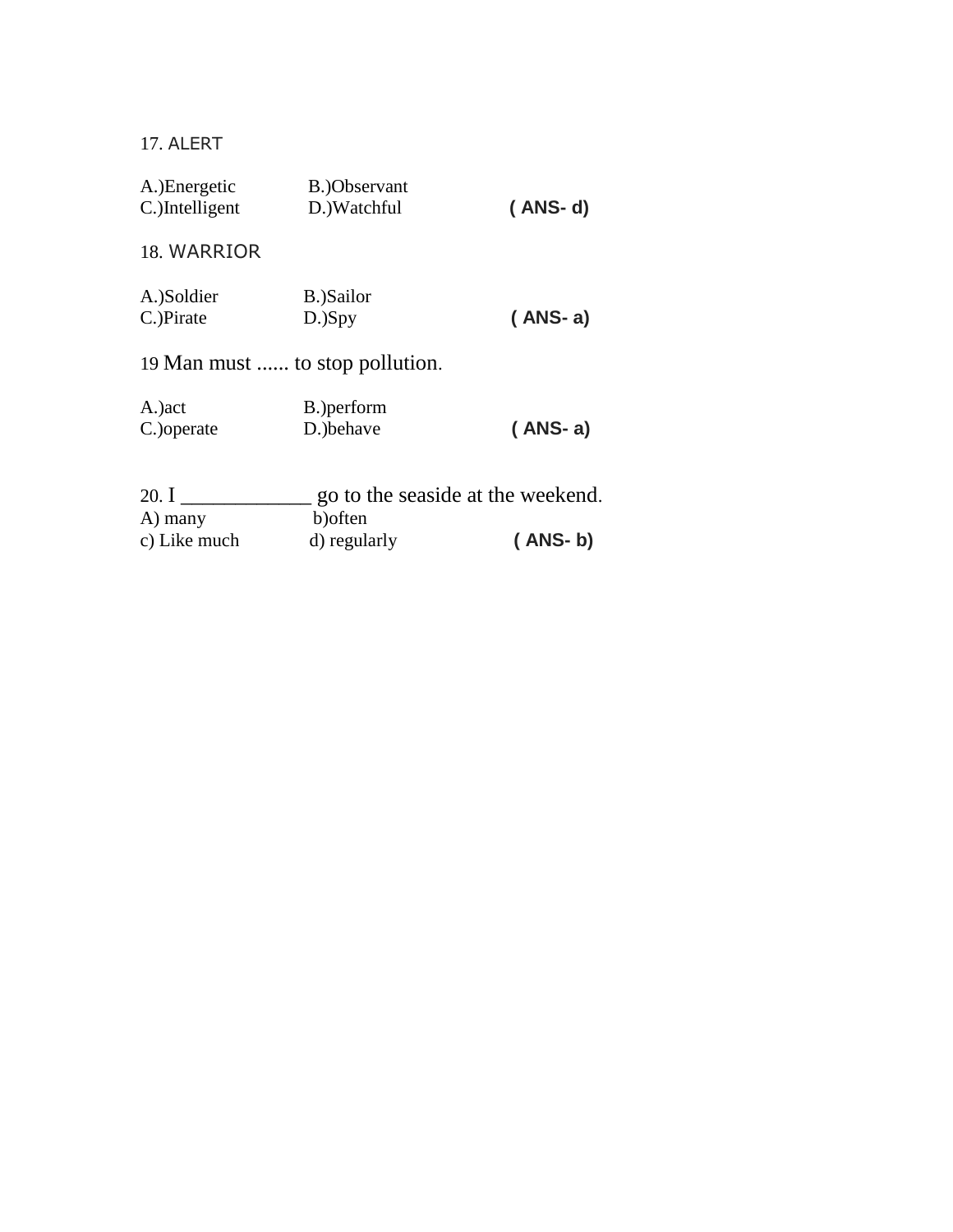# **Numerical Ability**:

1. Look at this series: 36, 34, 30, 28, 24,……. What number should come next? A. 20 B.22 C. 23 D.26 **( ANS- b)** 2. Look at this series: 7, 10, 8, 11, 9, 12, ... What number should come next? A.7 B. 10 C.12 D. 13 **( ANS- b)** 3.Look at this series: 21, 9, 21, 11, 21, 13, 21, ... What number should come next? A.14 B.15 C.21 D.23 **( ANS- b)** 4. Look at this series: 58, 52, 46, 40, 34, ... What number should come next? A.26 B.28 C.30 D.32 **( ANS- b)** 5. Look at this series: 3, 4, 7, 8, 11, 12, ... What number should come next? A.7 B.10 C.14 D.15 **( ANS- d)** 6. Look at this series: 8, 22, 8, 28, 8, ... What number should come next? A.9 B.29 C.32 D.34 **( ANS- c)** 7. Look at this series: 31, 29, 24, 22, 17, ... What number should come next?

| A.15 | <b>B.14</b> |           |
|------|-------------|-----------|
| C.13 | D.12        | $(ANS-a)$ |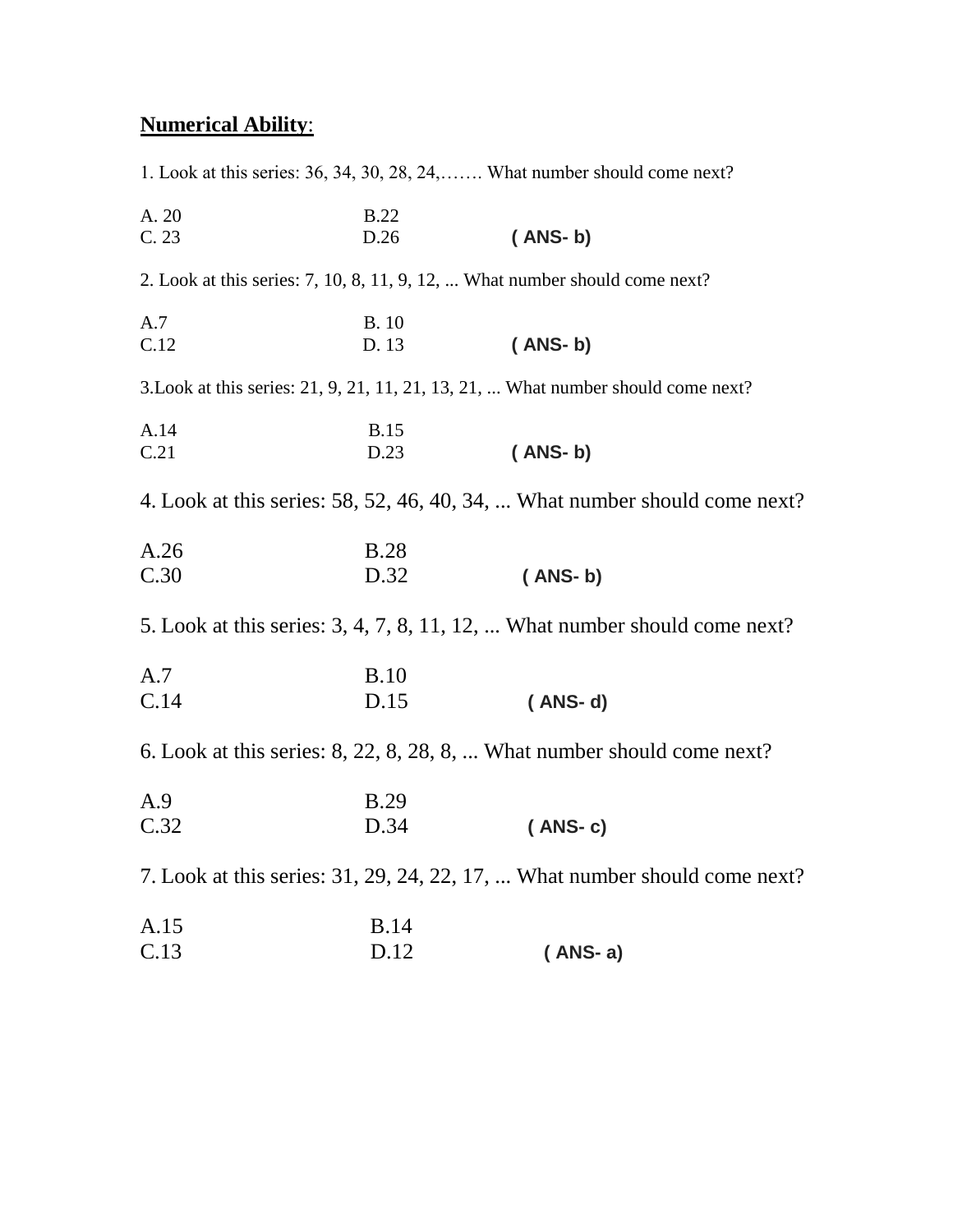8. Look at this series: 14, 28, 20, 40, 32, 64, ... What number should come next?

| A.52 | <b>B.56</b> |           |
|------|-------------|-----------|
| C.96 | D.128       | $(ANS-b)$ |

9. Look at this series: 2, 4, 6, 8, 10, ... What number should come next?

| A.11 | <b>B.12</b> |           |
|------|-------------|-----------|
| C.13 | D.14        | ( ANS- b) |

10 In a certain code, PEAK is written as "3512", and DINE is written as "6895". How is KIND written in that code ?

| a) 2396    | $b)$ 2896 |           |
|------------|-----------|-----------|
| $C$ ) 2986 | $d)$ 2596 | $(ANS-b)$ |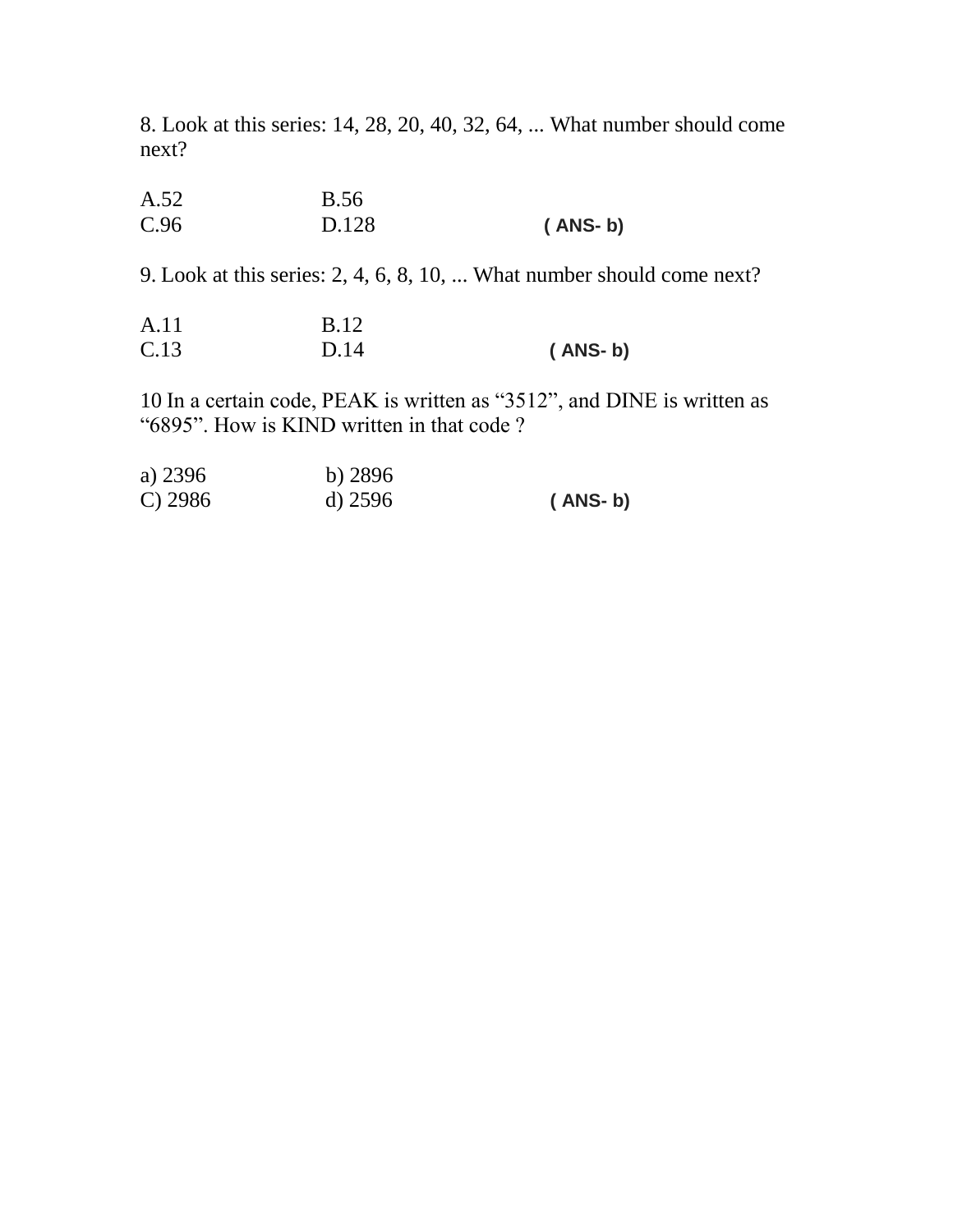# **GENERAL KNOWLEDGE**:

1. Hitler party which came into power in 1933 is known as

A.Labour Party B.Nazi Party C.Ku-Klux-Klan D.Democratic Party **( ANS- b)**

2. Galileo was an Italian astronomer who

A.)Developed the telescope B.)Discovered four satellites of Jupiter C.)Discovered that the movement of pendulum produces a regular time measurement D.)All of the above **( ANS- d)**

3 Guru Gobind Singh was

A) the 10th and the last Guru of the Sikhs B.)Founder of Khalsa, the inner council of the Sikhs in 1699 C.)Author of Dasam Granth D.)All the above **( ANS- d)**

4. The ozone layer restricts

A.)Visible light B.)Infrared radiation C.)X-rays and gamma rays D.)Ultraviolet radiation **( ANS- d)**

5. Ecology deals with

A.)Birds B.)Cell formation C.)Relation between organisms and their environment D.)Tissues **( ANS- c)**

6. Golden Temple, Amritsar is India's

A.)Largest Gurdwara B.)Oldest Gurudwara C.)Both option A and B are correct D.)None of the above **( ANS- a)**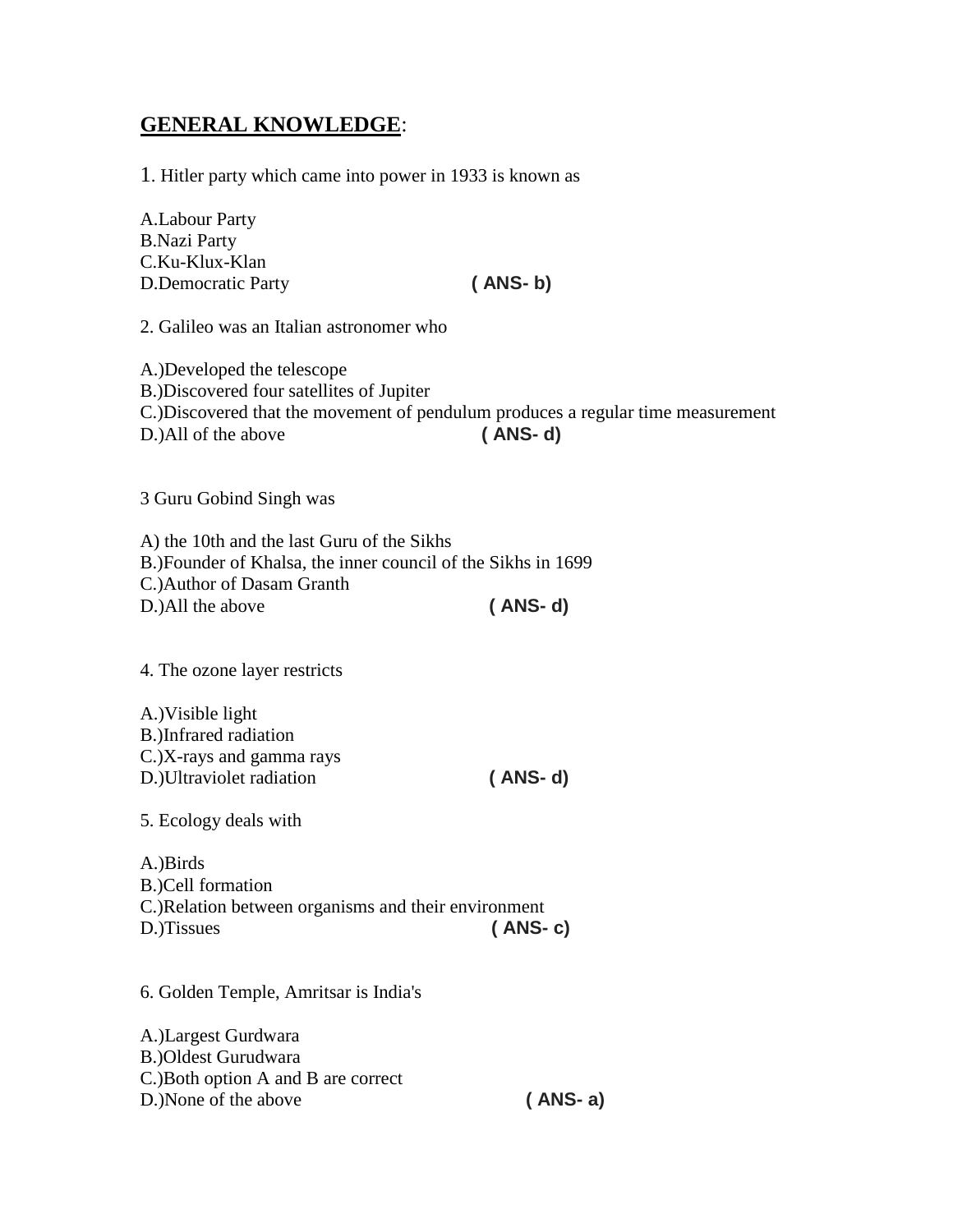7. Firdausi was

A.)a poet B.)Well known for his epic 'Shahnama' C.)Both options A and B D.)None of the above **( ANS- c)** 8. Gabriel Daniel Fahrenheit was A.)A German Physicist B.)Developed the mercury thermometer in 1714 C.)Devised temperature scale D.)All of the above **( ANS- d)** 9. Fa-Hien was A.)The first Buddhist pilgrim of China to visit India during the reign of Chandragupta Vikramaditya B.)The discoverer of Puerto Rico and Jamaica C.)The first Buddhist pilgrim of India to visit China D.)None of the above **( ANS- a)** 10. India has largest deposits of \_\_\_\_ in the world. A.)Gold B.)Copper C.)Mica D.)None of the above **( ANS- c)** 11. India's first satellite is named after A.)Aryabhatta B.)Bhaskara II C.)Bhaskara I D.)Albert Einstein **( ANS- a)** 12. In which year, terrorists crash two planes into New York's World Trade Centre on September 11 in a sequence of destruction?

A.)2000 B.)2001 C.)2002 D.)2003 **( ANS- b)**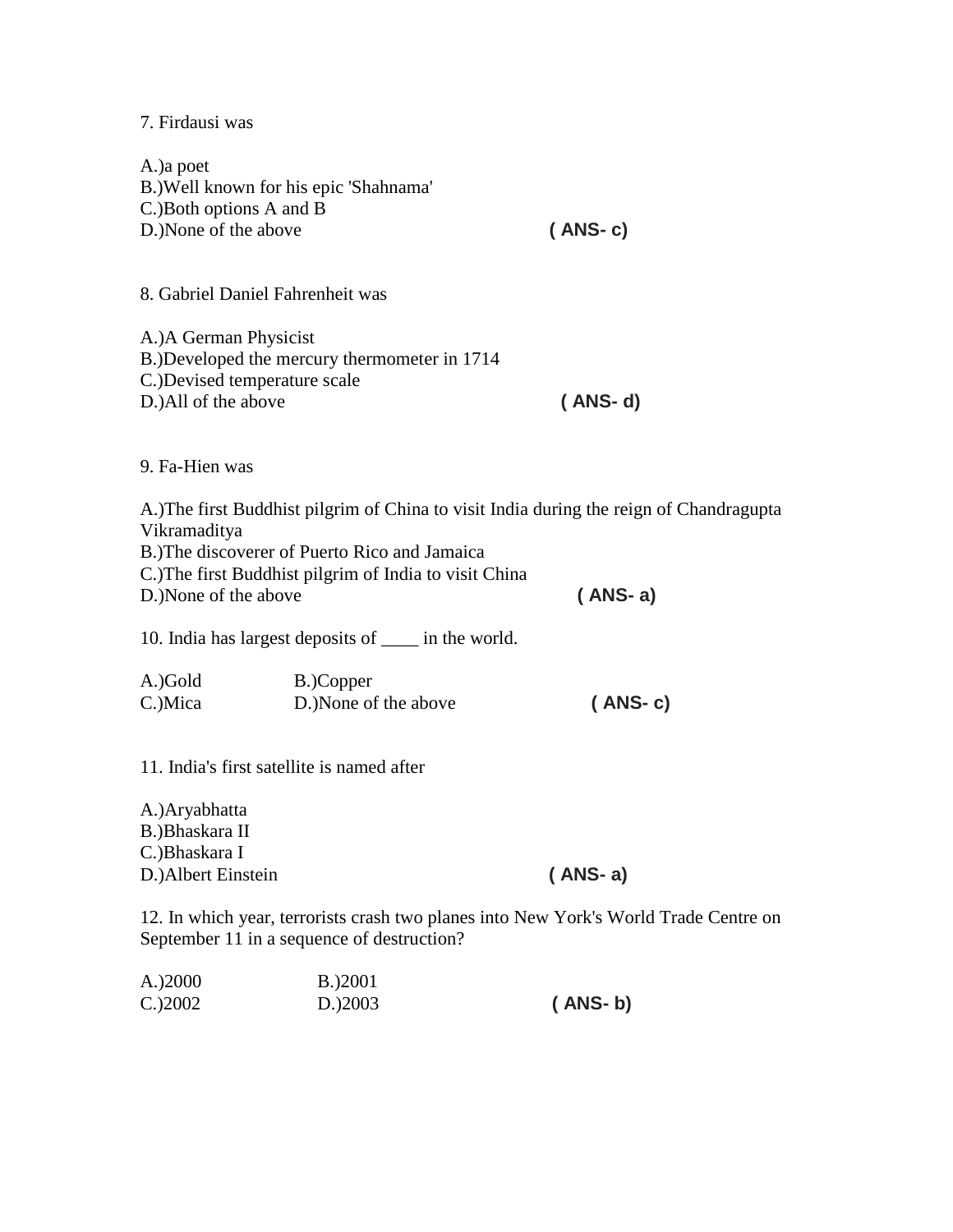13. In a normal human body, the total number of red blood cells is

A.)15 trillion B.)20 trillion C.)25 trillion D.)30 trillion **( ANS- d)**

14. How many times has Brazil won the World Cup Football Championship?

A.)Four times B.)Twice C.)Five times D.)Once **( ANS- c)**

15. If speed of rotation of the earth increases, weight of the body

| A.)Increases                 |           |
|------------------------------|-----------|
| B.) Remains unchanged        |           |
| C.)Decreases                 |           |
| D.) May decrease or increase | $(ANS-c)$ |

16. Hybridization is

A.)downward movement of water through soil B.)a process of tilling the land C.)decayed vegetable matter D.)cross-fertilization between two varieties **( ANS- d)**

17. India's first atomic power station was set up at

A.)Surat (Gujarat) B.)Tarapur (Maharashtra) C.)Trombay (Maharashtra) D.)Solapur (Maharashtra) **( ANS- b)**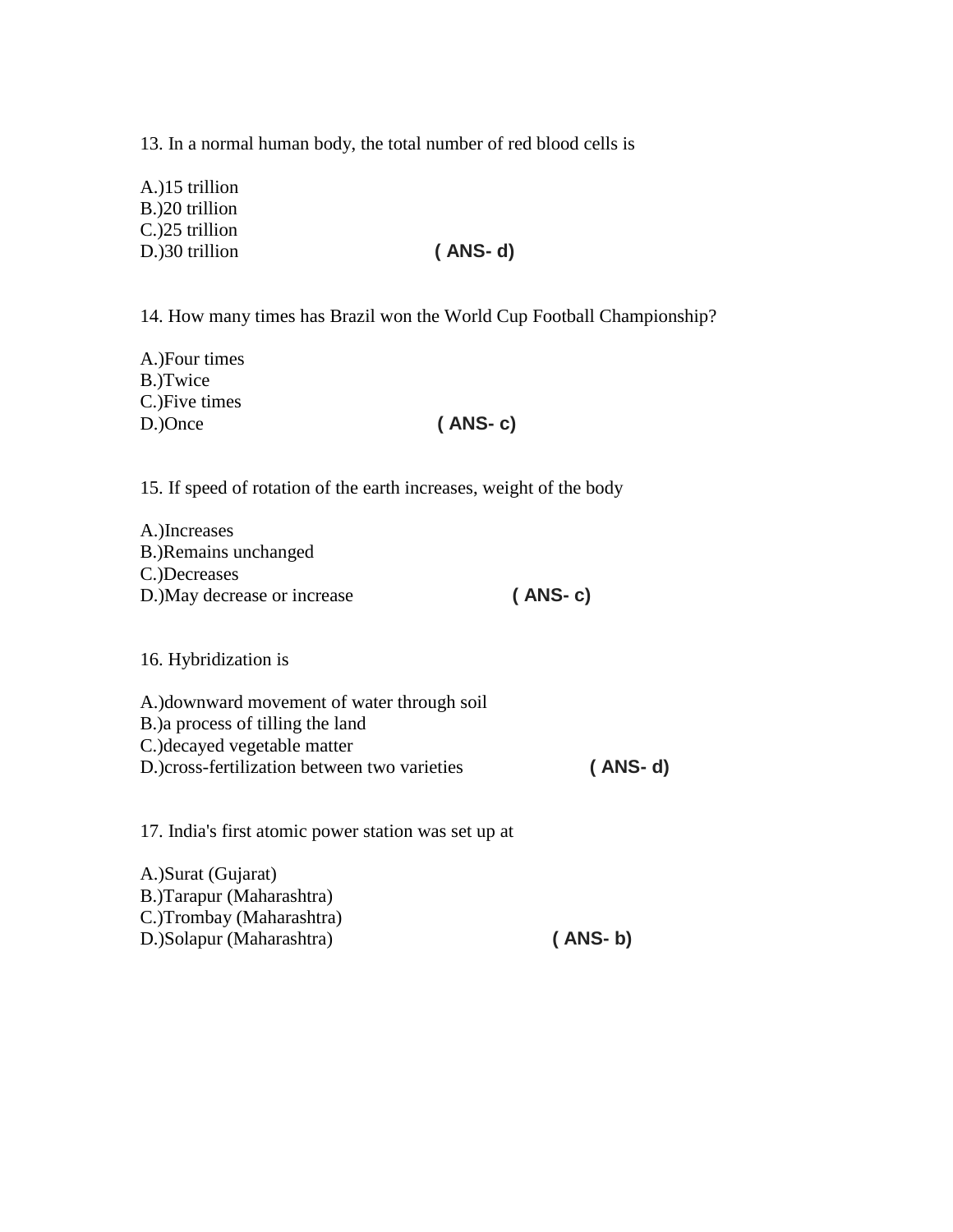18. Kiran Bedi is

A.)First woman IAS officer B.)First woman IPS officer C.)First woman advocate D.)First woman judge **( ANS- b)**

19. Of the following foods, which one is the best source of protein?

| A.)Butter  | B.)Fish |           |
|------------|---------|-----------|
| C.)Lettuce | D.)Milk | $(ANS-b)$ |

20. Most commonly used bleaching agent is

| A.)Alcohol         |           |
|--------------------|-----------|
| B.)Carbon dioxide  |           |
| C.)Chlorine        |           |
| D.)Sodium chloride | $(ANS-c)$ |

21. Leonardo da Vinci

A.)Was a great Italian painter, sculptor and architect B.)Got universal fame form his masterpiece "Monalisa" C.)Drew models of organs such as the heart, lungs and womb D.)All of the above **( ANS- d)**

22. Of the blood groups A, B, AB and O, which one is transfused into a person whose blood group is A?

A) Group A only B) Group B only C) Group A and O D) Group AB only **( ANS- c)**

23. Recession is

A.)Slowing down of economic activity over a limited period

B.)Period during which unemployment may rise and demand and output may fall, leading to slump in trade

C.)Period that results from accumulation of unsold goods, owing to fall in demand

D.)All of the above **( ANS- d)**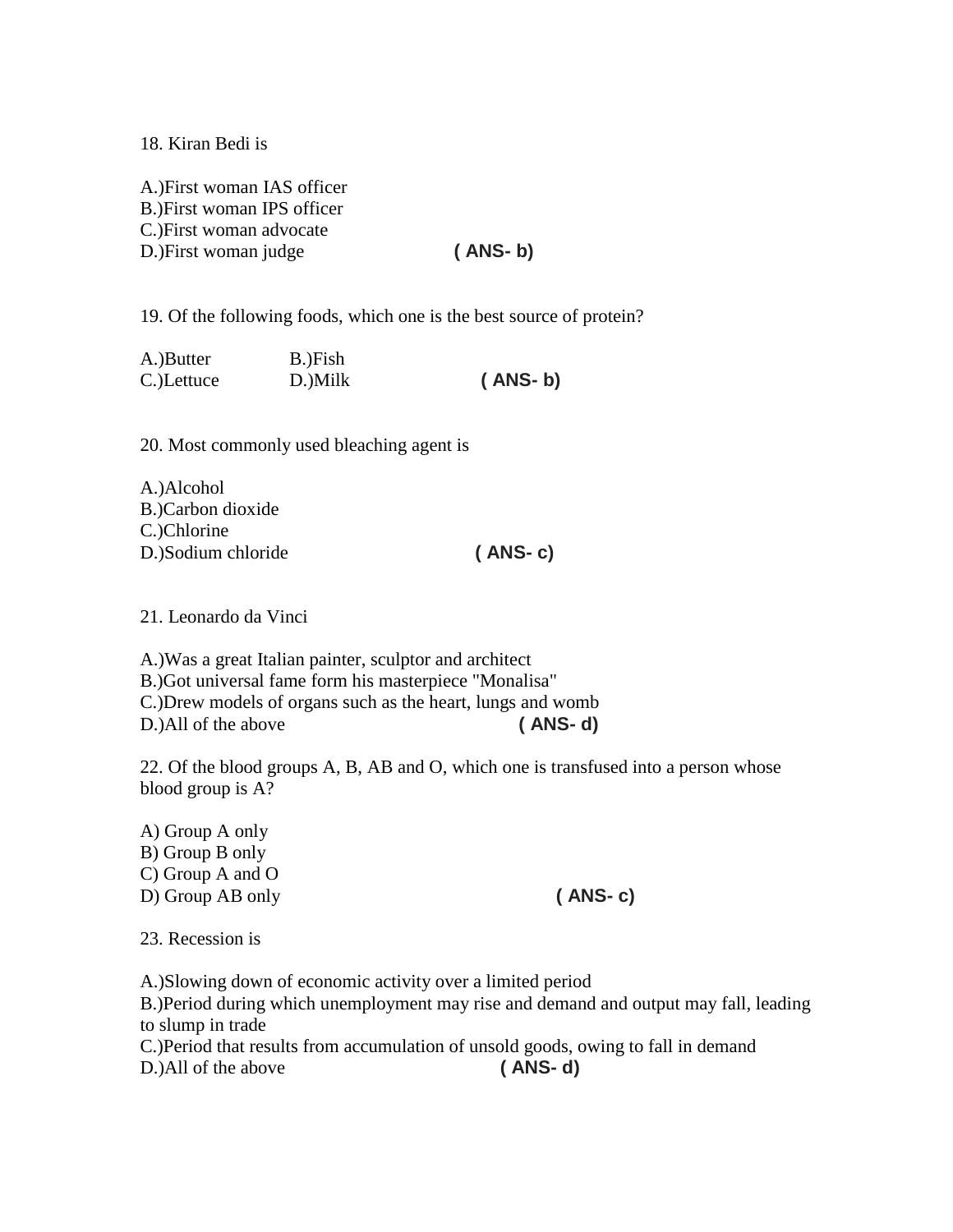24. Small amounts of iodine are necessary in our diet to

A.)Prevent pellagra B.)Compensate for underactive the thyroid gland C.)Stimulate clotting of blood D.)Stimulate pituitary gland **( ANS- b)**

25. The 2012 Olympics Games were held in

| A.)London | B.)Seoul |           |
|-----------|----------|-----------|
| C.)Sydney | D.)Tokyo | $(ANS-a)$ |

26. Rabindranath Tagore receive Nobel Prize in 1913 in the field of

| A.)Physics    | B.)Peace   |           |
|---------------|------------|-----------|
| C.)Literature | D.)Economy | $(ANS-c)$ |

### 27. Pressure cooker cooks rice faster because

| A.) It always lets the steam escape<br>28. Study of earthquakes is known as | B.)High pressure crushes the hard covering of rice grains<br>C.) It does not let the heat energy escape easily<br>D.) High pressure raises the boiling point of water | $(ANS-d)$ |
|-----------------------------------------------------------------------------|-----------------------------------------------------------------------------------------------------------------------------------------------------------------------|-----------|
| A.)Ecology<br>C.) Numismatics                                               | B.)Seismology<br>D.)None of the above                                                                                                                                 | $(ANS-b)$ |
| A.)Balloon<br>C.) Aero plane                                                | 29. Wright Brothers are regarded inventors of the<br>B.)Bicycle<br>D.)None of the above                                                                               | $(ANS-c)$ |
| 30. The energy of food is measured in<br>A.)Kelvin                          | B) calories                                                                                                                                                           |           |
| C.)Bushel                                                                   | D.) None of the above                                                                                                                                                 | (ANS-b)   |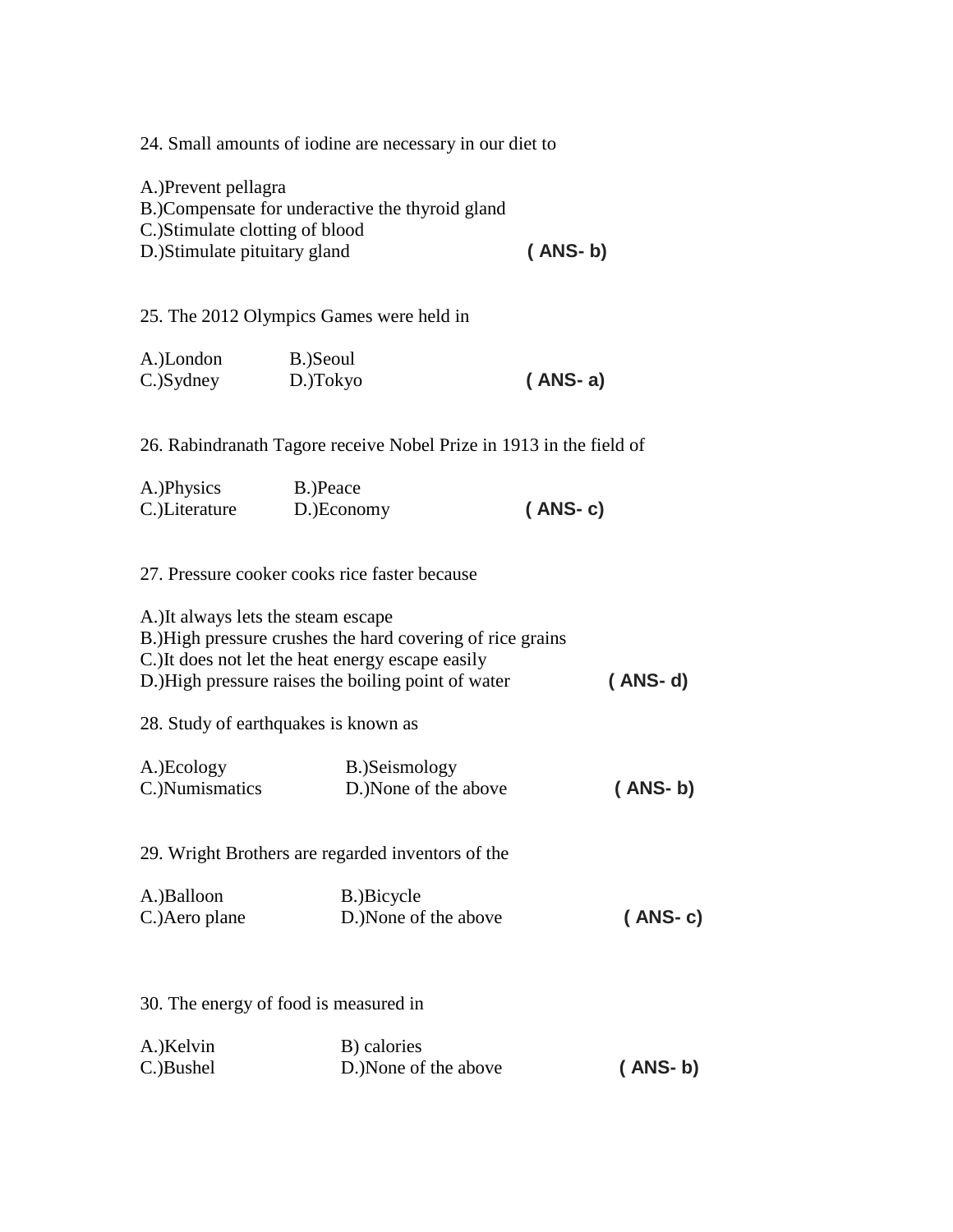31. The largest Indian State by area is

A. Maharashtra B. Rajasthan C. Andhra Pradesh D. Madhya Pradesh **( ANS- b)**

32. The number of already named bones in the human skeleton is

| A.200        | B.206  |           |
|--------------|--------|-----------|
| $C_{.}$ )212 | D.)218 | $(ANS-b)$ |

33. The smallest state of India is

| A.)Rajasthan        |         |
|---------------------|---------|
| B.)Sikkim           |         |
| C.)Himachal Pradesh |         |
| D.)Goa              | (ANS-d) |

34. The telescope is used for viewing

| A.) Distant objects |           |
|---------------------|-----------|
| B.)Near objects     |           |
| C.)Small objects    |           |
| D.)Living cells     | $(ANS-a)$ |
|                     |           |

35. Uttar Pradesh is surrounded by \_\_\_ in north

A.)Nepal B.)Uttrakhand C.)Haryana and Delhi D.)Rajasthan **( ANS- b)**

36. Walt Disney was

A.)The President of America during World War I B.)The greater of cartoon films starring popular cartoon characters Mickey Mouse and Donald Duck C.)The British physician known for his discovery of Addison's disease D.)None of the above **( ANS- b)**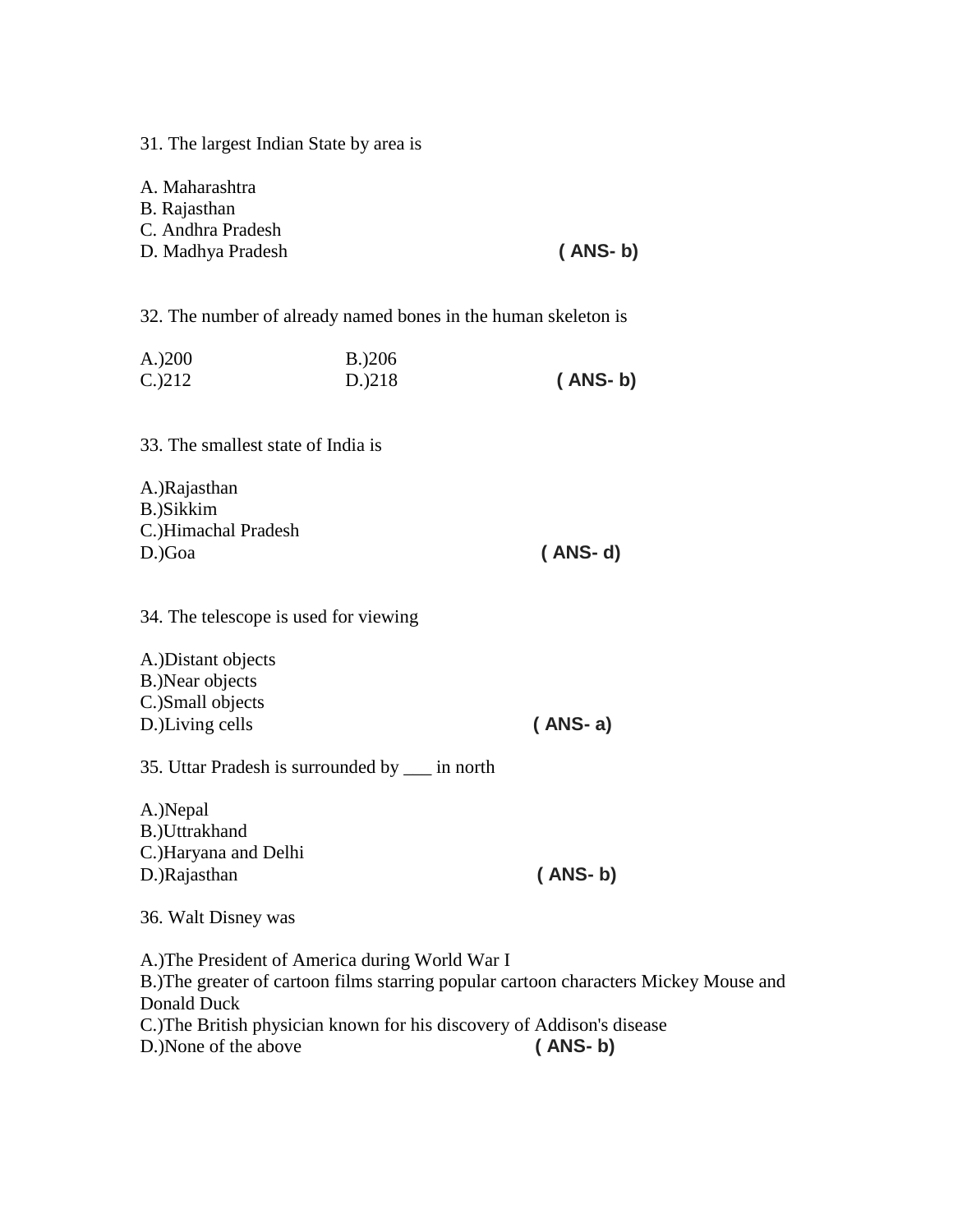37. Tiger Woods is associated with which of the following sports?

| $(ANS-c)$ |
|-----------|
|           |

#### 38. **Which state in India has the highest literacy rate:**

- a.) Tamil Nadu
- b.) Kerala
- c.) Mizoram
- d.) Lakshadweep **( ANS- b)**

#### 39. **The song Jana-gana-Mana was originally composed in:**

- a.) Bengali
- b.) Hindi
- c.) Urdu
- d.) Sanskrit **( ANS- a)**

#### 40. **The National Tree of India is the:**

- a.) Neem Tree
- b.) Lotus Tree
- c.) Banyan Tree
- d.) Mango Tree **( ANS- c)**
- 41. **The constitution of India was adopted on :**
- a.) 1947
- b.) 1948
- c.) 1949
- d.) 1950 **( ANS- d)**
- 42. What James Watt invented?

| A) Diving bell          |           |
|-------------------------|-----------|
| B.)Steam boat           |           |
| C.)Hot air balloon      |           |
| D.) Rotary steam engine | $(ANS-d)$ |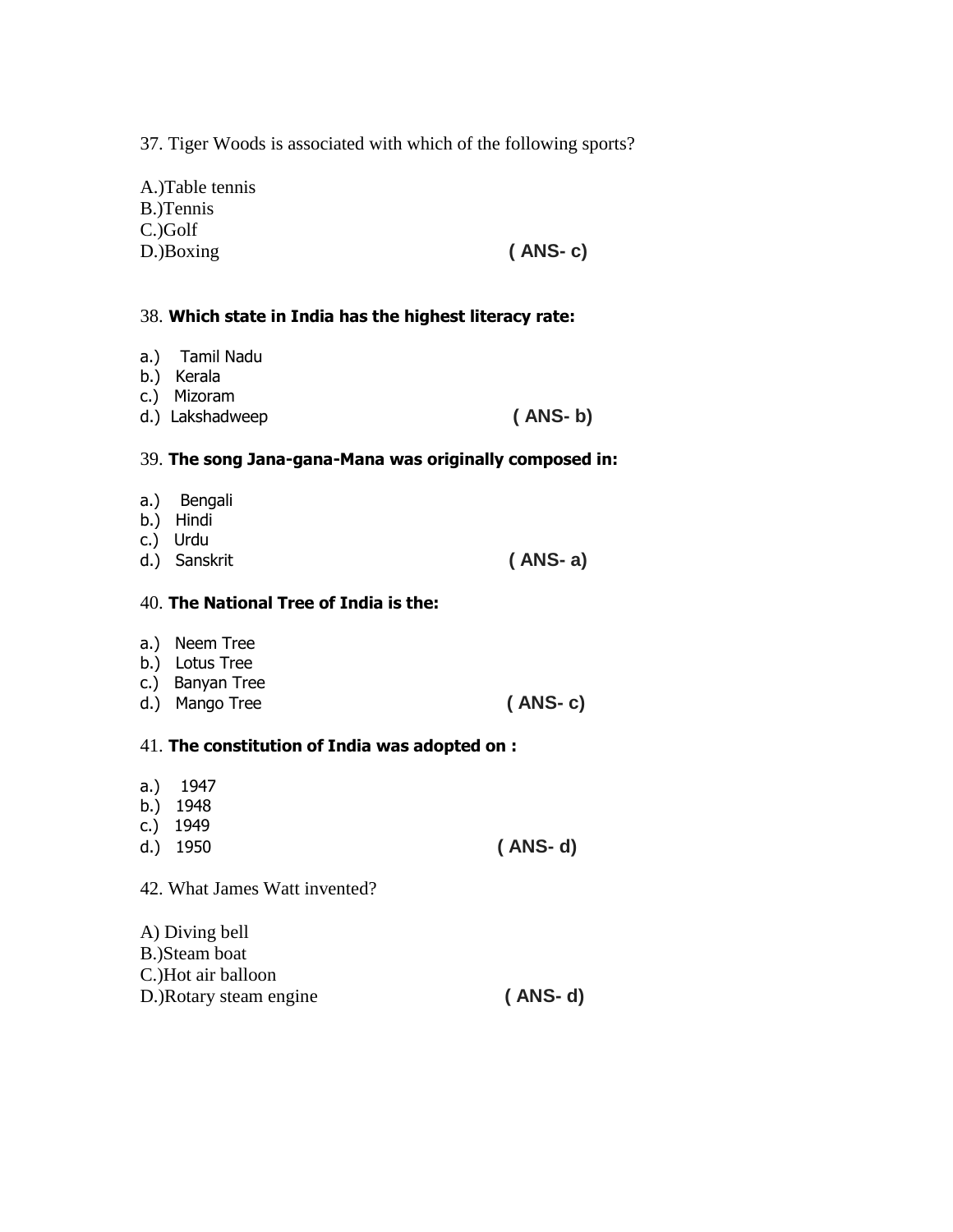43. When was Mahatma Gandhi assassinated?

| A.)1948    | B.)1951  |           |
|------------|----------|-----------|
| $C.$ )1958 | D.) 1971 | $(ANS-b)$ |

44.Who is present President of India ?

| A) Pratibha Patil   |           |
|---------------------|-----------|
| B) Mira Kumar       |           |
| C) Pranab Mukherjee |           |
| D) Rahul Gandhi     | $(ANS-c)$ |

45. As per Census 2011, the highest populated State is

| 1) Bihar         |           |
|------------------|-----------|
| 2)Uttar Pradesh  |           |
| 3)Madhya Pradesh |           |
| 4)Tamil Nadu     | $(ANS-b)$ |

46. The minimum age of the voter in India is

A.)15 years B.)18 years C.)21 years D.)25 years **( ANS- b)**

47. The Union Cabinet of India on 24 January 2012 renamed the Mana Airport at Raipur as the \_\_\_ Airport, Raipur.

- 1. Swami Vivekananda
- **2**. Ramakrishna Paramhamsa
- 3. Mahatma Gandhi
- 4. Jawaharlal Nehru **( ANS- a)**

## 48. **The climate of India is**

- a) Equatorial
- b) Monsoonal
- c) Mediterranean
- d) Continental **( ANS- b)**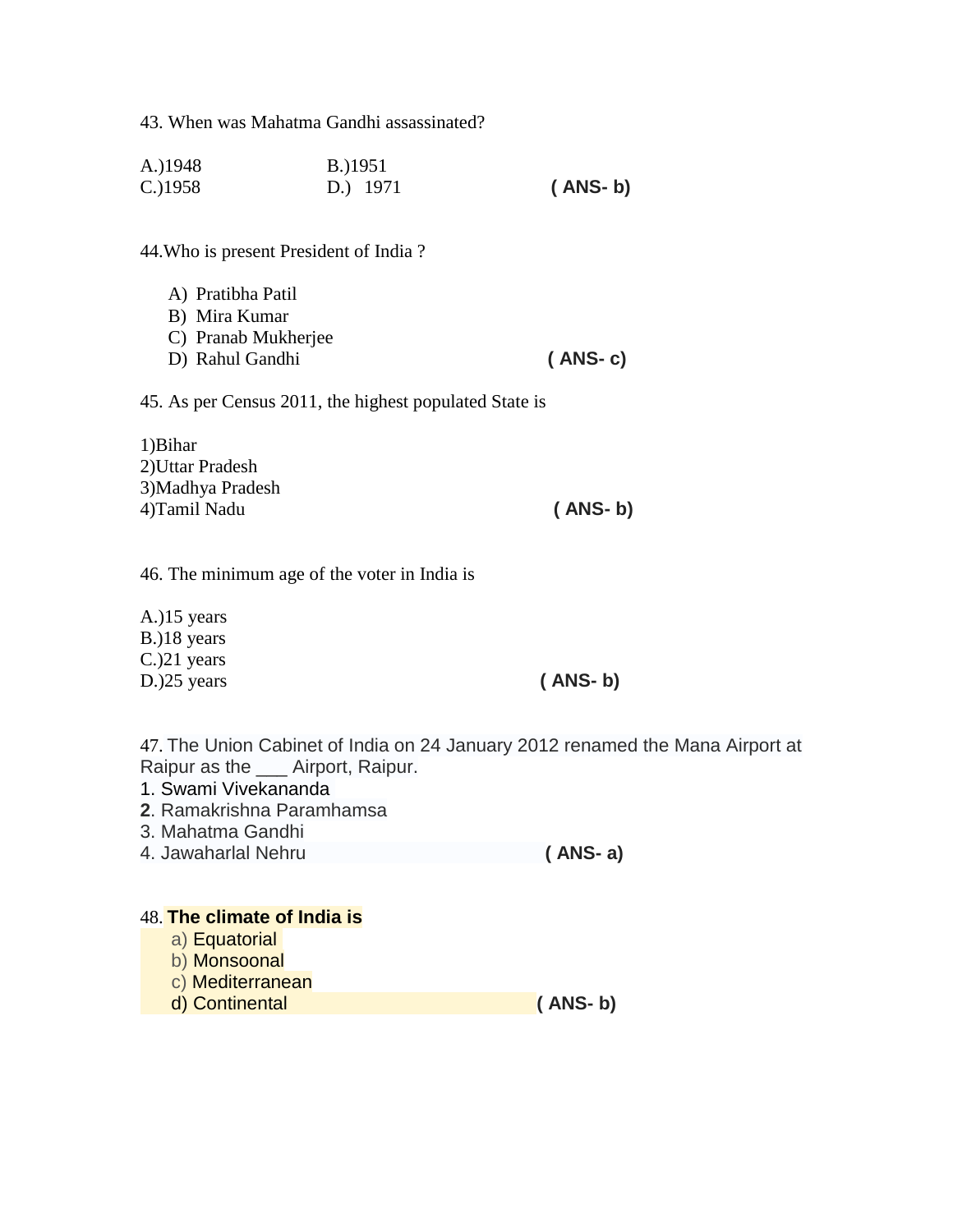## 49. **Universal Blood Donor is**

- a) A group
- b) B group
- c) AB group
- d) O group **( ANS- d)**

# 50. **The term PC means**

- a) Private Computer
- b) Personal Calculator
- c) Personal Computer
- d) Professional Computer **( ANS- c)**

# 51. **Which city is known as Electronic City?**

- a) Gurgaon
- b) Bengaluru
- c) Jaipur
- 

#### d) Salem **( ANS- b)**

#### 52. **India has won the Under-19 Cricket World Cup, 2012 after defeating \_\_\_\_\_\_ in the final.**

- a) Australia
- b) England
- c) South Africa
- d) Pakistan **( ANS- a)**

# 53. **Rathyatra at Puri is celebrated in honour of**

- a) Lord Rama
- b) Lord Jagan Nath
- c) Sri Chaitanya Prabhu
- d) Sri Satya Sai Baba **( ANS- b)**

# 54.Maximum number of LPG cylinder allowed subsidy rate in a year is ?

- a) 4
- b) 6
- c) 8
- d) 9 **( ANS- b)**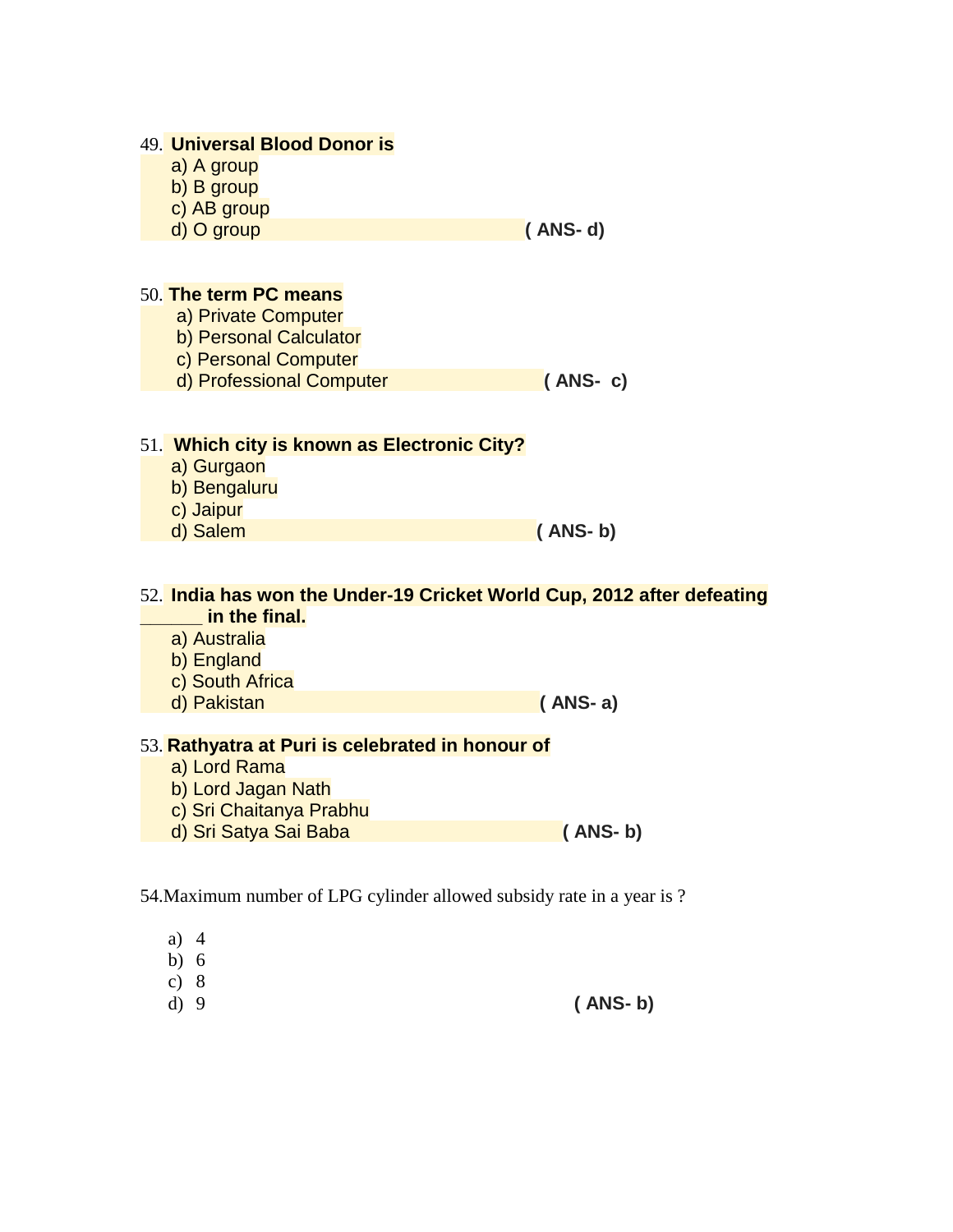55.Planning Commission has set Growth Target in 12<sup>th</sup> Five Year Plan :

a)5.2 % b) 8.5 % c) 8.2 % d)10 % **( ANS- c)**

56. Brass gets discolored in air because of the presence of which of the following gases in air?

| A. Oxygen           |                                                |                                                                             |  |
|---------------------|------------------------------------------------|-----------------------------------------------------------------------------|--|
| B.Hydrogen sulphide |                                                |                                                                             |  |
| C.Carbon dioxide    |                                                |                                                                             |  |
| D. Nitrogen         |                                                | $(ANS-b)$                                                                   |  |
|                     | 57. Which of the following is used in pencils? |                                                                             |  |
| A. Graphite         | <b>B.Silicon</b>                               |                                                                             |  |
| C.Charcoal          | D.Phosphorous                                  | $(ANS-a)$                                                                   |  |
|                     |                                                | 58. Whittibs: I Muxew: freeshlers mow grom / previous-year-question-papers/ |  |
| A Mathana           |                                                |                                                                             |  |

| A. Methane              |           |
|-------------------------|-----------|
| <b>B.</b> Nitrous oxide |           |
| C.Carbon dioxide        |           |
| D.Hydrogen              | $(ANS-d)$ |
|                         |           |

# 59. The hardest substance available on earth is

| A. Gold<br>C.Diamond                     | B.Iron<br>D.Platinum                      | $(ANS-c)$ |
|------------------------------------------|-------------------------------------------|-----------|
|                                          | 60. Azad Hind Fauj was founded in 1943 in |           |
| 1 Mandalay<br>2 Singapore<br>3 Midnapore |                                           |           |

4 Kuala Lumpur **( ANS- b)**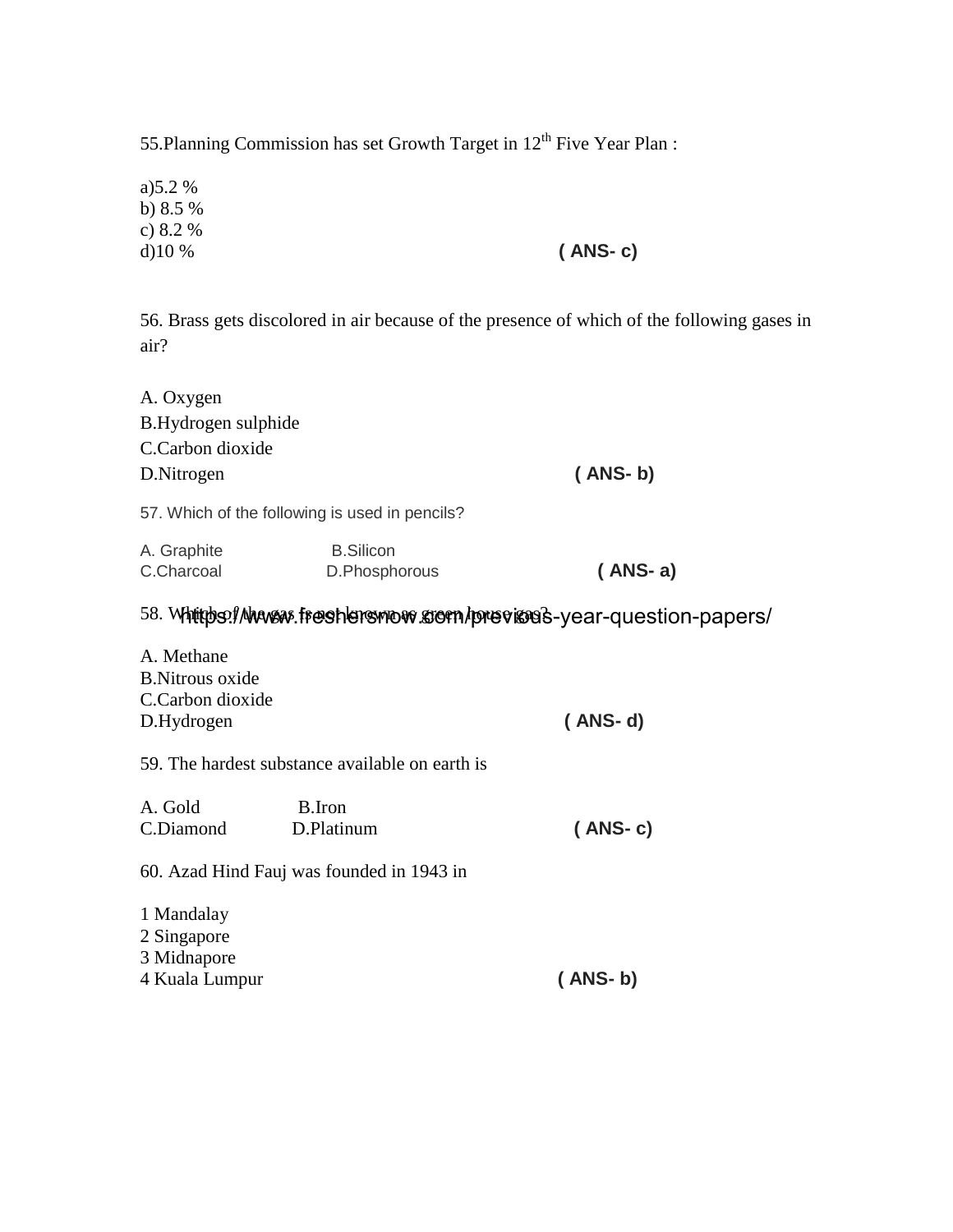# **PERSONALITY:**

- 1. Which of the following statements about personality is correct?
	- a. Personality is always stable.
	- b. Personality is a part of a person.
	- c. Personality is an aggregate whole.
	- d. Personality is for the most part comprised of traits that cannot be measured.
	- e. Personality is the primary source of emotions in most people. **( ANS- c)**

2. I am working on ---

- a) Time Management
- b) Being patient
- c) Forgetfulness
- d) Waking up early in morning **( ANS- depends on student)**
	-

- 3. As a Person I am
- 1. Cool
- 2. Ambitious
- 3. Lazy
- 
- 4. My greatest challenge is that ...
- a)My life is too busy, scattered, chaotic. b)I get trapped in strong emotions. c)I feel bored and stuck in the mundane.
- 

4. Confused. **( ANS- depends on student)**

d)My life lacks meaning. **( ANS- depends on student)**

#### 5. What books have you read lately that you enjoyed?

- a) Fiction
- b) Thriller
- c) Bio-grapy
- 

d) Reality Based **( ANS- depends on student)**

- 6. What is your communication style?
	- a) Extrovert
	- b) Introvert